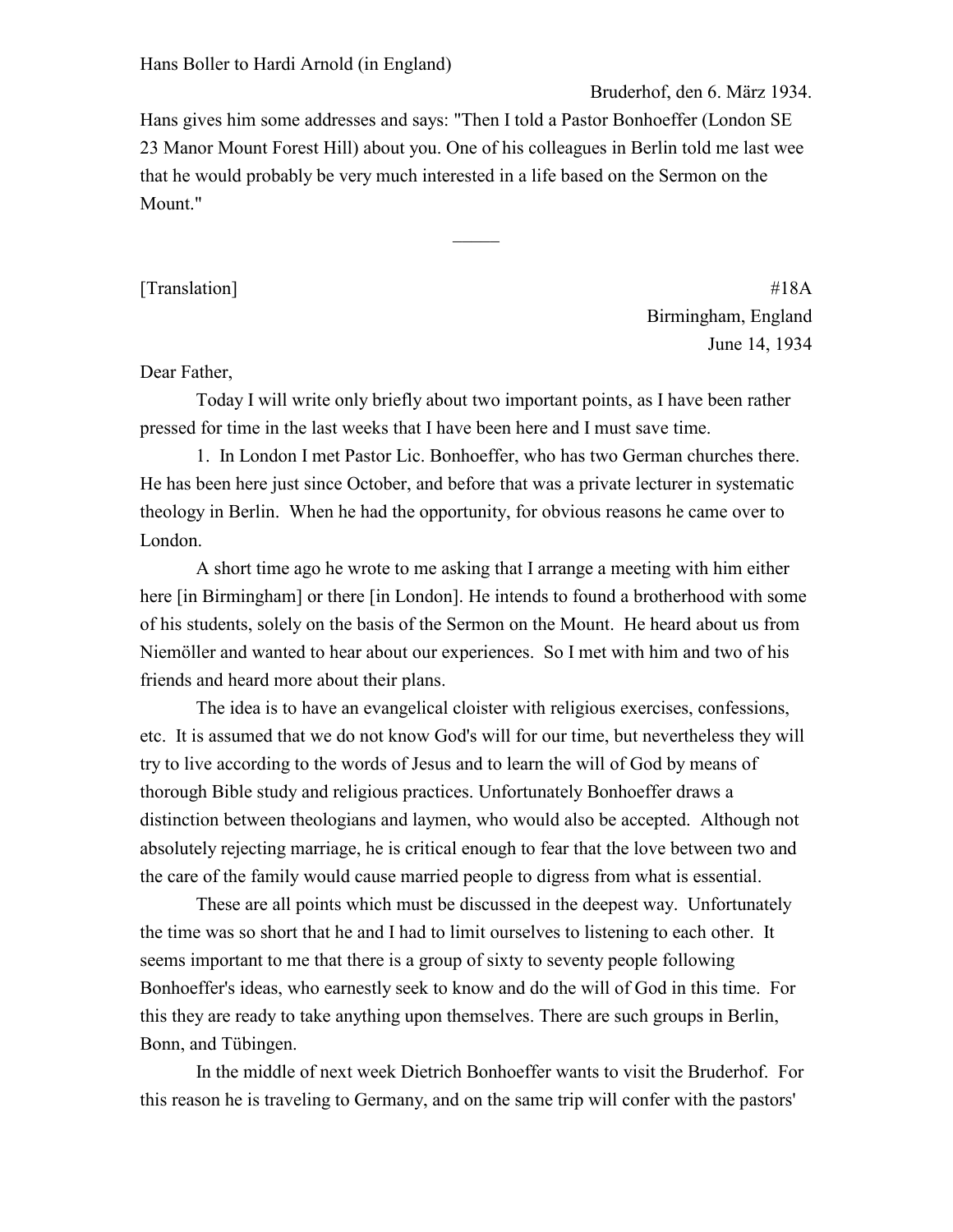association which shows a deep-going interest in his plans.

He will phone you from Berlin, probably on Wednesday, to speak shortly with you about when and how he can best come to you. I think the whole matter is very important. It would be wonderful if we could become united with this group. At any rate we must be ready. They look up to the Bruderhof very much. His other two friends, who return to Germany some time next month, have also agreed to visit.

In the autumn Bonhoeffer plans to go to India for half a year with one of the two, Dr. Yehle, to live in Gandhi's community, which, as you surely know, has complete community of goods but is strongly monastic and ascetic. It seems to me that Bonhoeffer hopes for much from this contact. In the essential points we agree with B.: 1, no private property but the communal management of property, and 2. non-violence. But it appears that he has not yet grasped the church as the circle led by the Spirit of God. Perhaps you can help him. I gave him the chapter about the Holy Spirit from Innenland. [Second point of the letter not included here.]

 $\mathcal{L}$ 

Emmy Arnold Rhönbruderhof, 20. Juni 1934

She tells him how much Eberhard and all of them appreciate his letters. "Also the new group that you found through Professor Bonhoeffer interests us very much. Today is Wednesday, and we hope he calls. This visit will be very interesting for us. God grant that we come to an understanding...."

 $\mathcal{L}$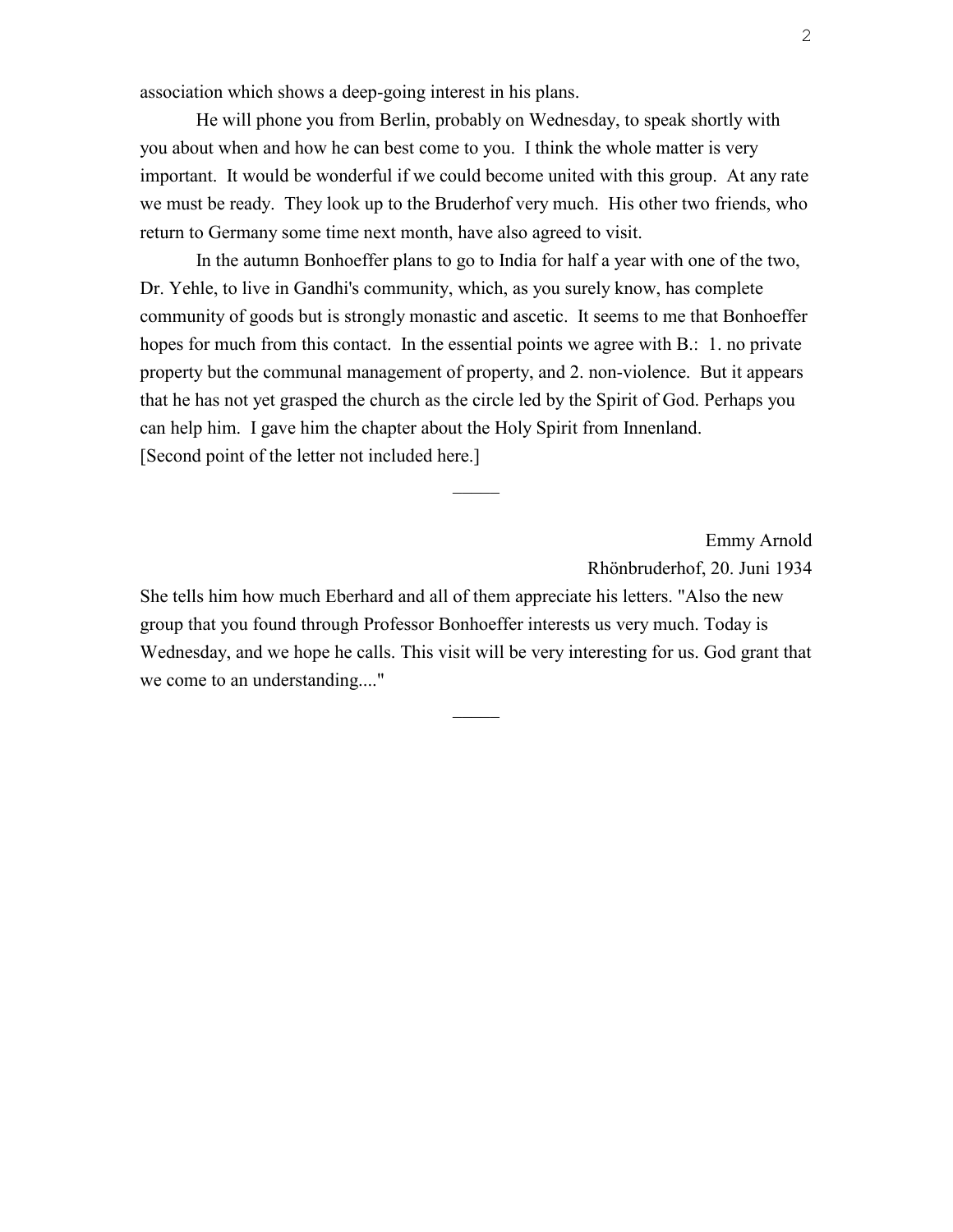My dearly beloved Eberhard Heinrich!

... I rang up Dietrich Bonhoeffer, but he has not yet arrived here. It appears to me that with him, as with others, the attitude to poverty, the communal management of property, and non-violence is far removed from the commission given to the "Gemeinde" through the Spirit of Jesus Christ. Although following the Sermon on the Mount and living according to the words of Jesus is significant for them too, everything is put into question by their thoughts on the cloistered life of monks and their tendency to Eastern Indian religion. This was true also with Leo Tolstoy and the Doukhobors. Also Werner Zimmerman will found a more or less communistic life in South America with almost the same words but with a still more liberal freedom from legal marriage. Both are mistaken views of marriage, the one to the right, the other to the left, and both are equally dangerous. We have again experienced the inner breakdown of such a community experiment with those at Eisenach and still carry the memory of the Habertshof and Neusonnefeld painfully in our hearts. . . .

May it also be given to us in this strength to come together here with Dietrich Bonhoeffer or perhaps with Dr. Jele and also get to know their circle in Berlin, Bonn and Tübingen. But after some experiences which I have just had, with similar hopes, at the universities, I can hardly accept that as many as sixty to seventy young people were ready to risk everything for the life shown by Jesus. Perhaps you will write to me immediately whether we should write again to Dietrich Bonhoeffer at Berlin even after phoning his mother, who perhaps did not pass on our message.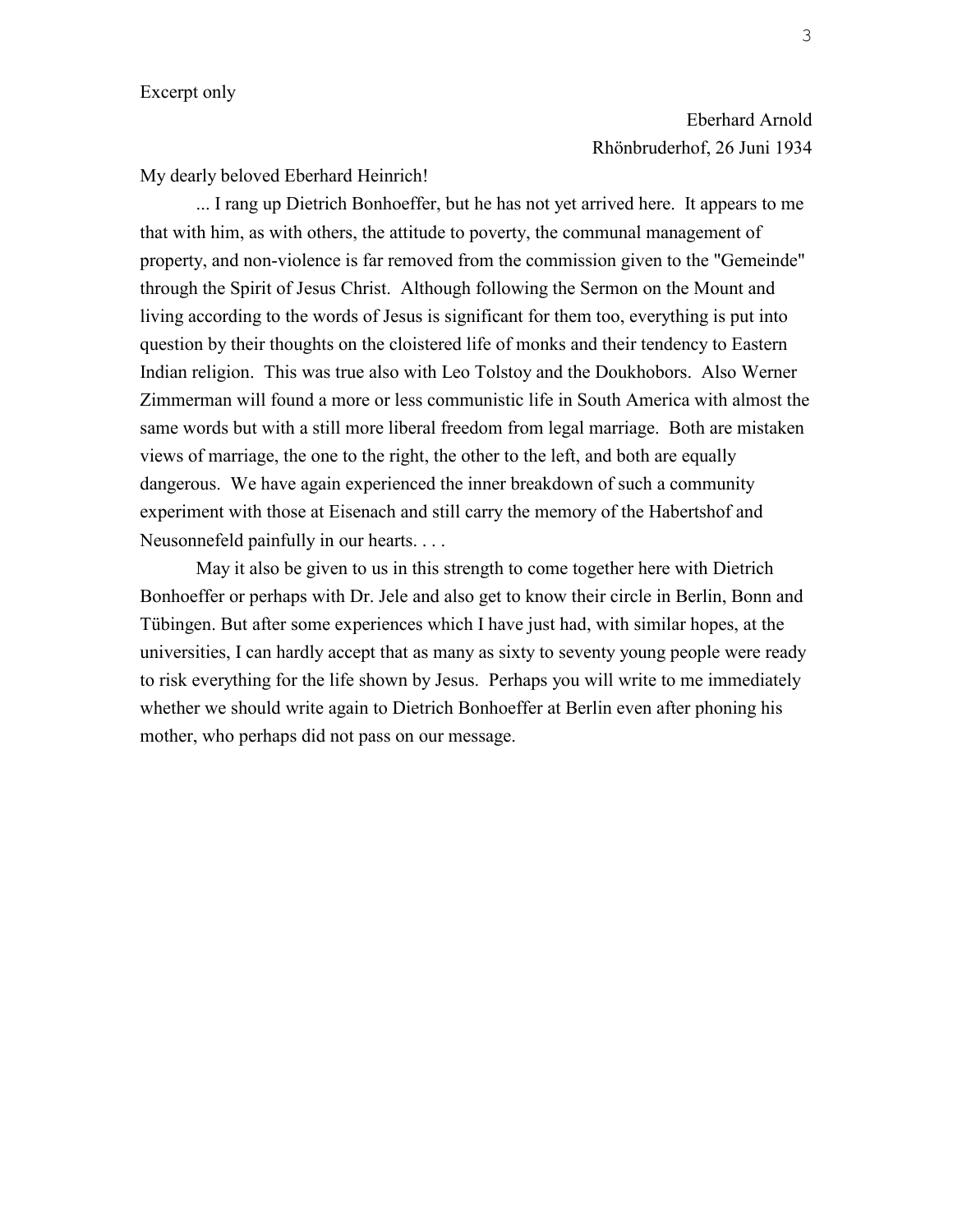Hardi Arnold Birmingham, 3. Juli 1934

... I will meet Bonhoeffer and Dr. Jehle in London. Regarding the latter, I have the distinct feeling that he is leaning toward us. He will look us up in August ... On Tuesday I will meet Pastor Bonhoeffer, Dr. Jehle, and the young Pastor Weckerling from this group of an evangelical-cloistered direction. I talked to Bonhoeffer on the phone, and he told me that his pastoral work didn't allow him to be away from London for more than 4 days. That's why he wasn't able to visit us from Berlin this time, where he was for barely three days. But he wants to come in August ...

Hardy to his fiancé Edith Boeker

## Birmingham, [Friday,] June 15, 1934

Dear Idel,

 One of the most important experiences in London was the meeting with Pastor Dietrich **Bonhoeffer** and two of his friends, Dr. Gehle and Vicar Weckerling. Jointly with some inwardly moved groups of young theologians in Berlin, Bonn, and Tübingen (!), these three are planning to found a community of an evangelical monastic type with confession, spiritual exercises, and, as far as possible, celibacy. Their plans are still somewhat muddled, but they do have the laudable idea of learning from others--from monasteries, from Gandhi's ashram, and--from us! So in the middle of next week, Licentiate **Bonhoeffer** will make his way to the Bruderhof, so impressed was he by what I was able to tell him. If it were given for us to come to unity and uniting with this group of between 50 and 70 young people--that would be marvellous! A sizable number of them, from different localities, would have to visit us, and we them! On many issues the group does take a very clear stand, e.g. as regards the use of force and the question of property. The fact that they are still unclear about a number of issues and that the whole thing has a pronounced streak of asceticism and negation can actually be accounted for by this small movement's hour of birth: 1933! "Come out of Babylon!" [Isaiah 48:20] The big shock and terrible disappointment the N. S. [National Socialist] revolution had in store for all who had believed in the possibility of permeating the state and our economic system with a Christian spirit--that is what now drives them toward monastic communism. Apart from a firm core that will live permanently within the Order, they plan to provide training for a whole group of young theologians, previous to their taking up their pastoral duties. The yet-to-be-founded Order is to be based on the Sermon on the Mount. By means of religious exercises, deep-going studies, and an endeavor to follow the words of Jesus--in a legalistic manner to begin with, they hope to get close to the essential core of Christ's truth, while openly admitting, from the very start, that they are still in the dark about God's will for our time. So the whole thing is closely tied up with theology, e.g. the idea that in-depth and unceasing Bible reading will provide protection from erroneous beliefs- in other words: from heresy (of which they are terribly scared!).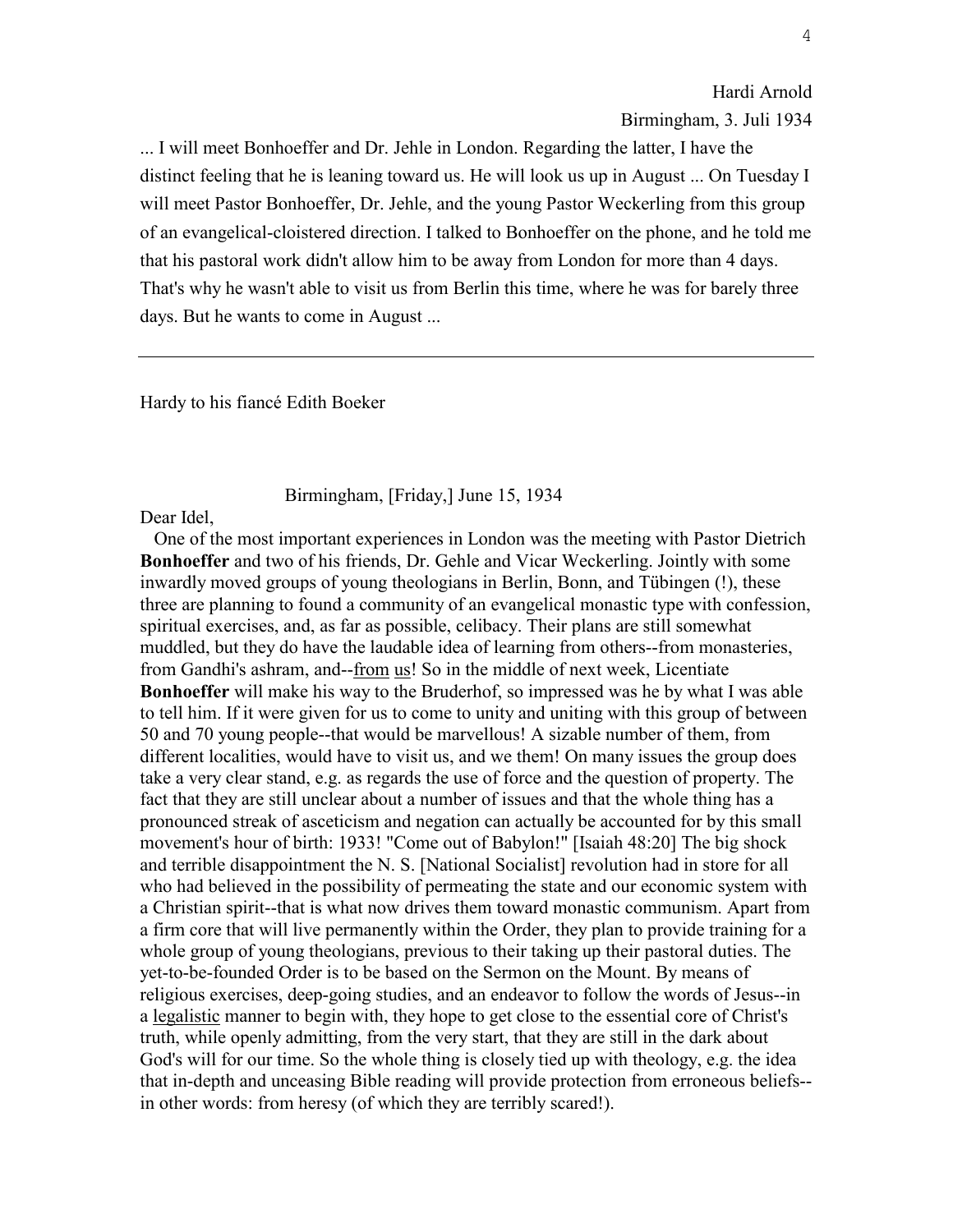One thing they obviously lack: the pouring out of the Spirit and the recognition of the need for this, and it occurs to me that this was also lacking in St. Francis and the first members of his Order. Hence what comes first with them is the rule, made up by one person and willingly and humbly submitted to by the others. In the church community, by contrast, order arises out of the unanimity of the Spirit-led body of believers; it has not been thought out and formulated beforehand but springs from life itself. That is why we are not an "Order" but a church community--as long as the Spirit is among us. What **Bonhoeffer** has in mind is an evangelical Order. Given that it is quite particularly Gandhi and Hutterianism that he and his friends have their eyes on and want to learn from, a lot will depend on whether it will be given us to present them with a living witness to church community, in deed and word.

 After **Bonhoeffer**'s Bruderhof visit I shall meet him again in London at the beginning of July, as well as Dr. Gehle, who is actually the one I get along with best. When the other two had to leave on Tuesday, he and I still went for a long walk in Hyde Park. He is the least theological one of the three, a doctor of engineering, a lovable Swabian from Stuttgart, 27 years old. He has asked me to visit him in Cambridge, so that's where I am going to be on July 2 and 3; then in London until July 10, and after that in Paris. (And I will now really buckle down to preparing for the task of finding children.)

 At the beginning of August, Dr. Gehle, coming from Stuttgart, will visit either Silum or the Rhön Bruderhof. Very important! For in September he and **Bonhoeffer** want to travel to Gandhi in India and live for half a year in his ashram. If they could previously have a real experience of church community--being strongly influenced by Barth, they instinctively regard all such workings of the spirit as morbid religious "enthusiasm"--that journey might actually prove unnecessary.

 Still, I am more and more inclined to think that sooner or later an emissary of the church community will have to seek out Gandhi, for his cause is without doubt the most positive and live expression of what is presently sprouting from the soil of individual mysticism and the related concept of an "Order". Sooner or later we must come to a heartto-heart sharing with him. In view of the tremendous influence his simple lifestyle exerts on many of the best people (among them Jack Hoyland!), it is incontestably necessary for us--indeed part of the church community's worldwide mission--to get in touch with zealous seekers wherever they are, whether in Asia, Europe, or at the North Pole. It must happen soon; it is getting more and more urgent.

 In that context, I shall meet in London two important persons, who have heard of the Bruderhof: Middleton Murry and MacMurray, both well-known intellectuals--the first one a communist writer, the second one probably England's best-known philosopher, a professor at the University of London. Murry has invited me to see him on July 5. In one of his books he has proposed--more from a political and philosophical standpoint--a communism of voluntary banding together, such as can become reality only in the church community. I eagerly look forward to that encounter! …

your Eberhard Hch. [Heinrich]

*footnote in Against the Wind:* 

Eberhard knew the **Bonhoeffer** family from Breslau, where Dietrich's father had been a professor of psychology and neurology. [where does this info come from?]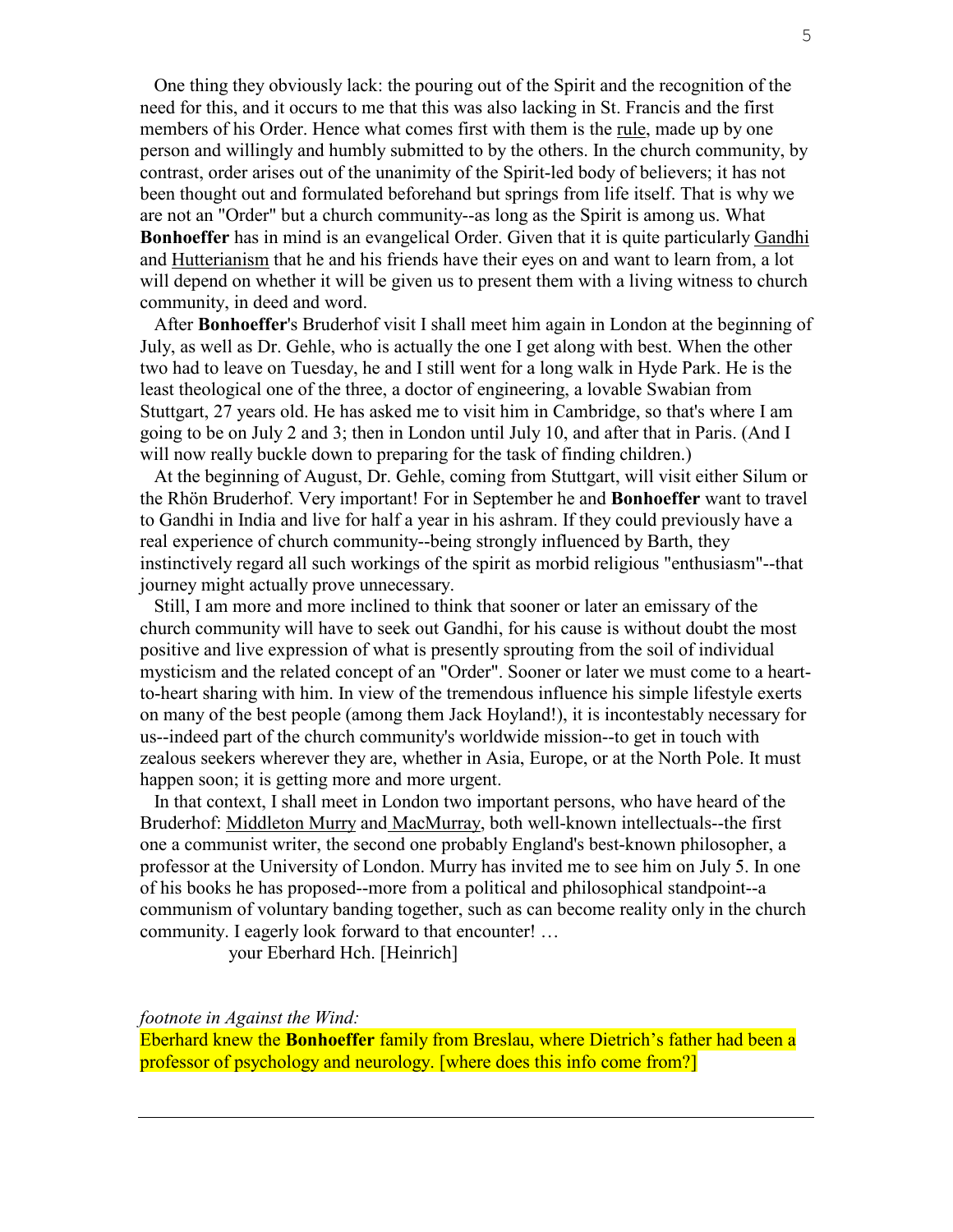It is interesting that the Confessing Church Synods gave the word, "No withdrawing from the Church!" But that cripples every bit of initiative. For if the Church is godless, it is useless to say, "We protest, but we remain in the Church." If the Church is ruled by demons and idolatry, it is useless to say, "We protest, but we remain in the Church." The reason for this limp attitude is clear. Even protesting groups in the Catholic and Protestant Churches render unconditional homage to the National Socialist State. They are willing to take active part in government functions. So what good is it if, from within the Churches, they protest about isolated incidents that lead to suppression of the freedom of speech, brutal murder, and all the other horrors, while they support the overall application of this evil system? The failure of the Churches of the Reformation to take the radical, early-Christian position in regard to State and society is taking its toll. We are paying for the historical sins of the Peasants' War: the bondage to the princes' rule and the outrages committed against the popular Anabaptist movement. We are reminded of the way Christianity in England sold out to the State. (EA Aug 12, 1934)

## from Emmy Arnold

to Heini and Annemarie Arnold, Woodcrest, Rifton

Bulstrode, June 30, 1959

My dear ones! Heini and Annemarie!

 Thank you very much also the children, this time specially Edith and Lisa [Arnold], for their dear letters.

We do not know what this week will bring us. First of all Peter [Rutherford] and Arno [Martin] are coming to talk over the whole question of staffing, since there is so much happening on every place.

 As you already might know, a German Jewess from Pastor Bethge's group in London has joined us. Bethge is a friend of **Bonhoeffer**'s. He, Pastor Bethge, was here at Easter with a group. (The friendship dates back to Hans [Zumpe]). The visit turned out pretty good, even though nearly all the German youth were marching against the H-Bomb, and only a few remained here! Klaus Barth spoke to the group, and we had been asked to look after it in a special way! Derek [Wardle] also helped and also specially some of the Dutch people. From this group Ilse Zwicklitz came a short time later, a German Jewess of 50 years, and soon she said, she would remain. Soon she took part in the Gemeindstunde and asked for the novitiate. I also had a talk with her and I asked her, whether she received a compensation from the German state. She has lived 20 years in England, but left "voluntarily." A few days later she brought £1,800, and today she is getting DM 3,000 from London! She said that the £1,800 are only half of what she is to receive, and which is due to her.

 Specially for Tom [Potts] this was something very great! He said that the older members often told him how help had come at the last moment! When the other £1,800 will be paid she does not know, it all goes via a London attorney for all Jews. Had she been kicked out of Germany and not "only" suffered, she would have received more. So one can never know where help might come from. For the visit of this group no one had